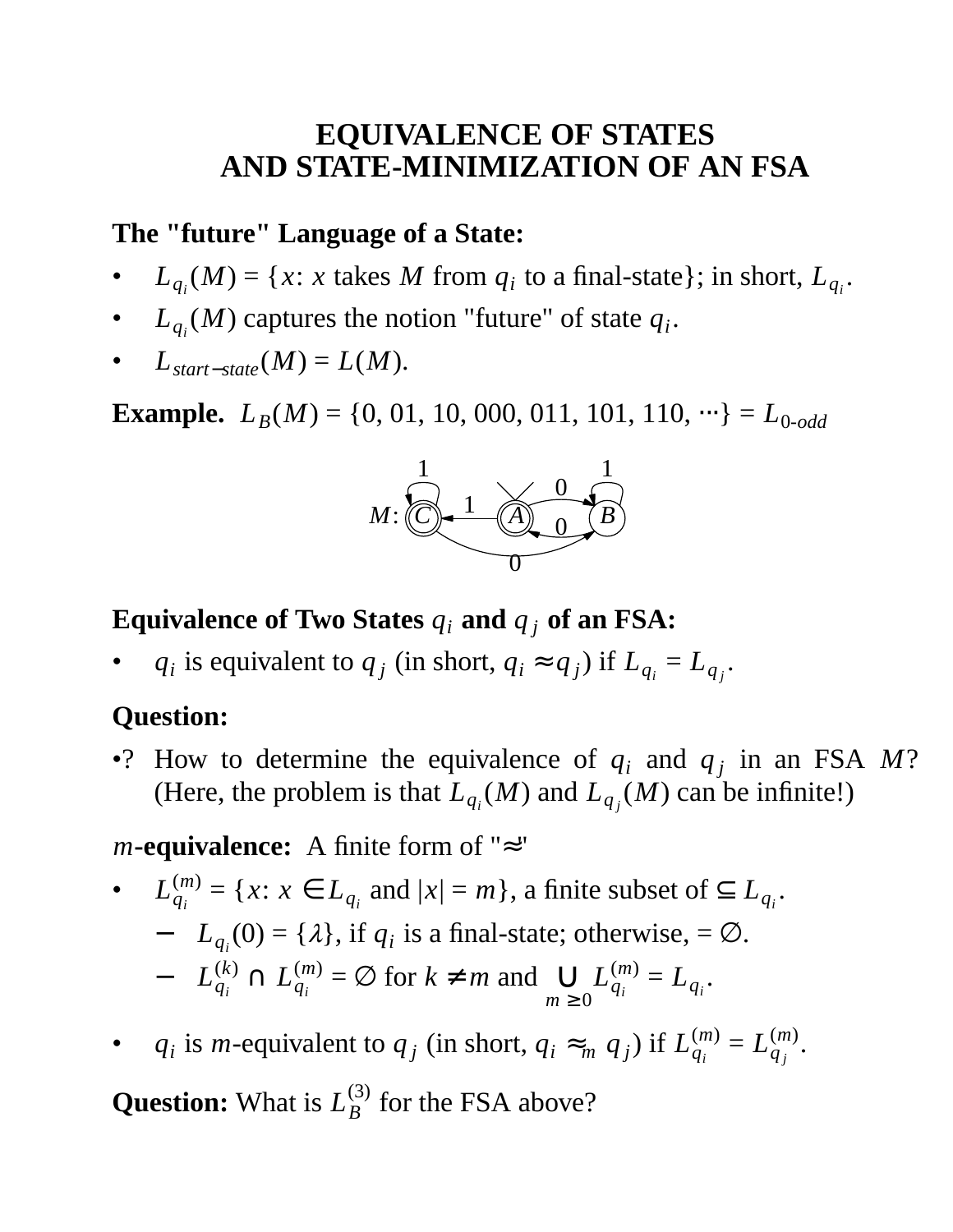# *m***-EQUIVALENCE**



| $L_{q_i}^{(m)}$ | $m=0$                                   | $m=1$   | $m=2$        | $m=3$              | $\cdots$ |
|-----------------|-----------------------------------------|---------|--------------|--------------------|----------|
| $q_i = A$       | $\begin{bmatrix} \lambda \end{bmatrix}$ | $\{1\}$ | $\{00, 11\}$ | 001, 010, 100, 111 | $\ldots$ |
| $q_i = B$       |                                         | $\{0\}$ | $\{01, 10\}$ | 000, 011, 101, 110 | $\cdots$ |
| $q_i = C$       | $\{\lambda\}$                           | $\{1\}$ | $\{00, 11\}$ | 001, 010, 100, 111 | $\cdots$ |

(1) The states *A* and *C* are *m*-equivalent for each  $m \ge 0$ .

(2) The states *A* and *B* are not *m*-equivalent for any  $m \ge 0$ .

## **0-equivalence:** For any FSA,

• All final states are 0-equivalent to each other, and all non-final states are 0-equivalent to each other.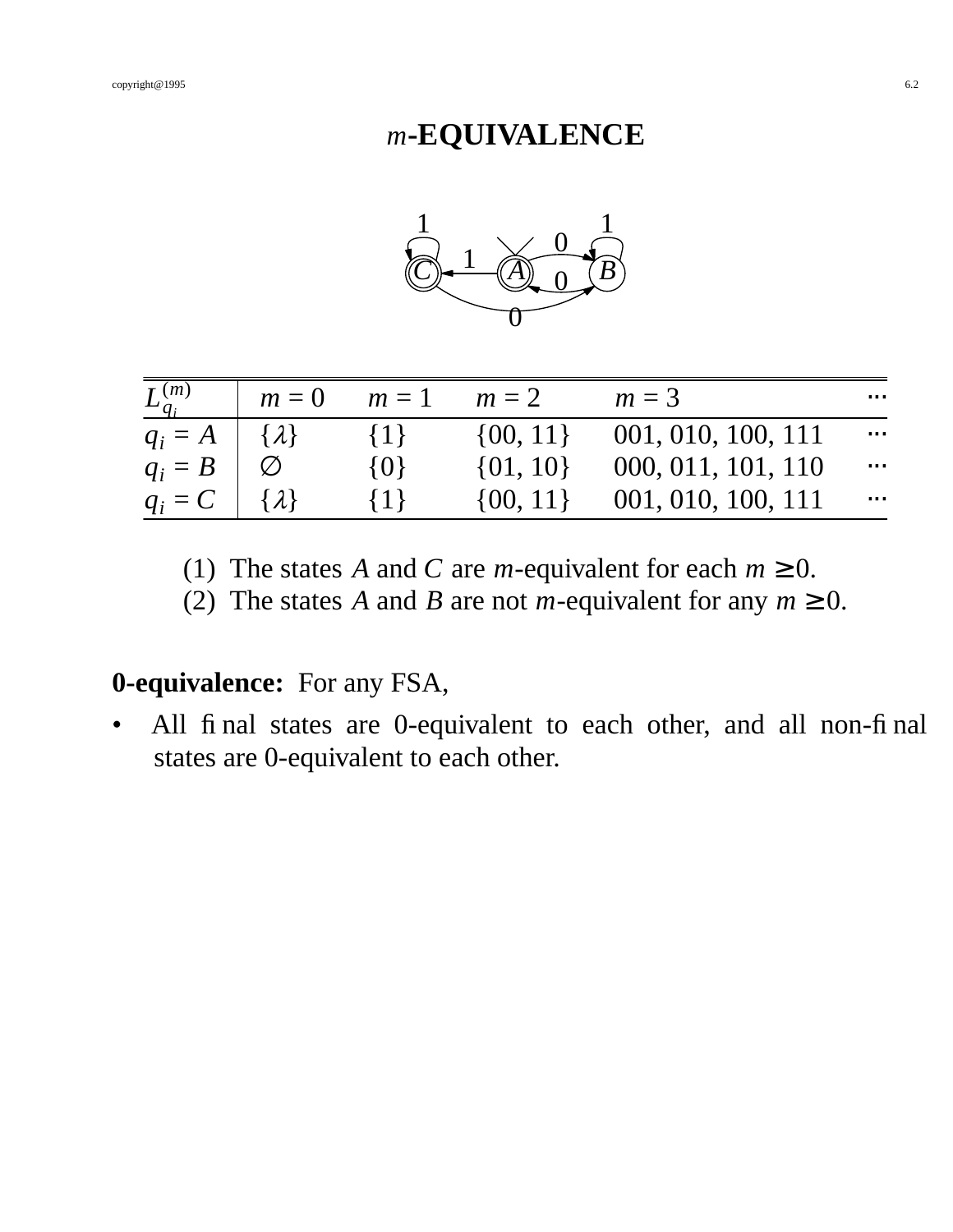# **STATE-MINIMIZATION ALGORITHM**

#### **Algorithm-1** (using  $L_a^{(m)}$  $\binom{(m)}{q_i}$ :

- 1. Begin with two groups of states: *F* (the final-states) and *Q* − *F* (the non-final states), corresponding to the 0-equivalence classes.
- 2. For each  $m = 1, 2, \dots$  do the following until you reach a stage where no state-group is split up.

Decompose each state-group into two or more groups, if necessary, based on  $L_{a}^{(m)}$  $q_i^{(m)}$ , i.e., if  $q_i$  and  $q_j$  are presently in the same group and  $L_{a}^{(m)}$  $q_i^{(m)}$  ≠  $L_{q_j}^{(m)}$  $\binom{m}{q_j}$ , then separate them into different groups. (At this point,  $q_i$  and  $q_j$  are in the same group if and only if  $q_i$ ≈*k* for all *k* ≤ *m*.)

3. The minimum-state FSA is obtained by merging the states in each group into a single state.

#### **Algorithm-2** (*without* using  $L_a^{(m)}$  $\binom{(m)}{q_i}$ :

- 1. Begin with two groups of states: *F* (the final-states) and *Q* − *F* (the non-final states).
- 2. For each  $m = 1, 2, \dots$  do step (3) until you reach a stage where no group is split up.
- 3. Repeat the following for each input symbol  $a_k \in \mathbb{Z}$ .
	- (i) Compute  $\delta(q_i, a_k)$  for all states.
	- (ii) Decompose each group into two or more groups, if necessary, based on  $\delta(q_i, a_k)$  as follows:

If  $q_i$  and  $q_j$  are presently in the same group and  $\delta q_i$ ,  $a_k$ ) and  $\delta(q_j, a_k)$  are not in the same group, then separate them into two different groups.

4. The minimum-state FSA is obtained by merging the states in each group into a single state.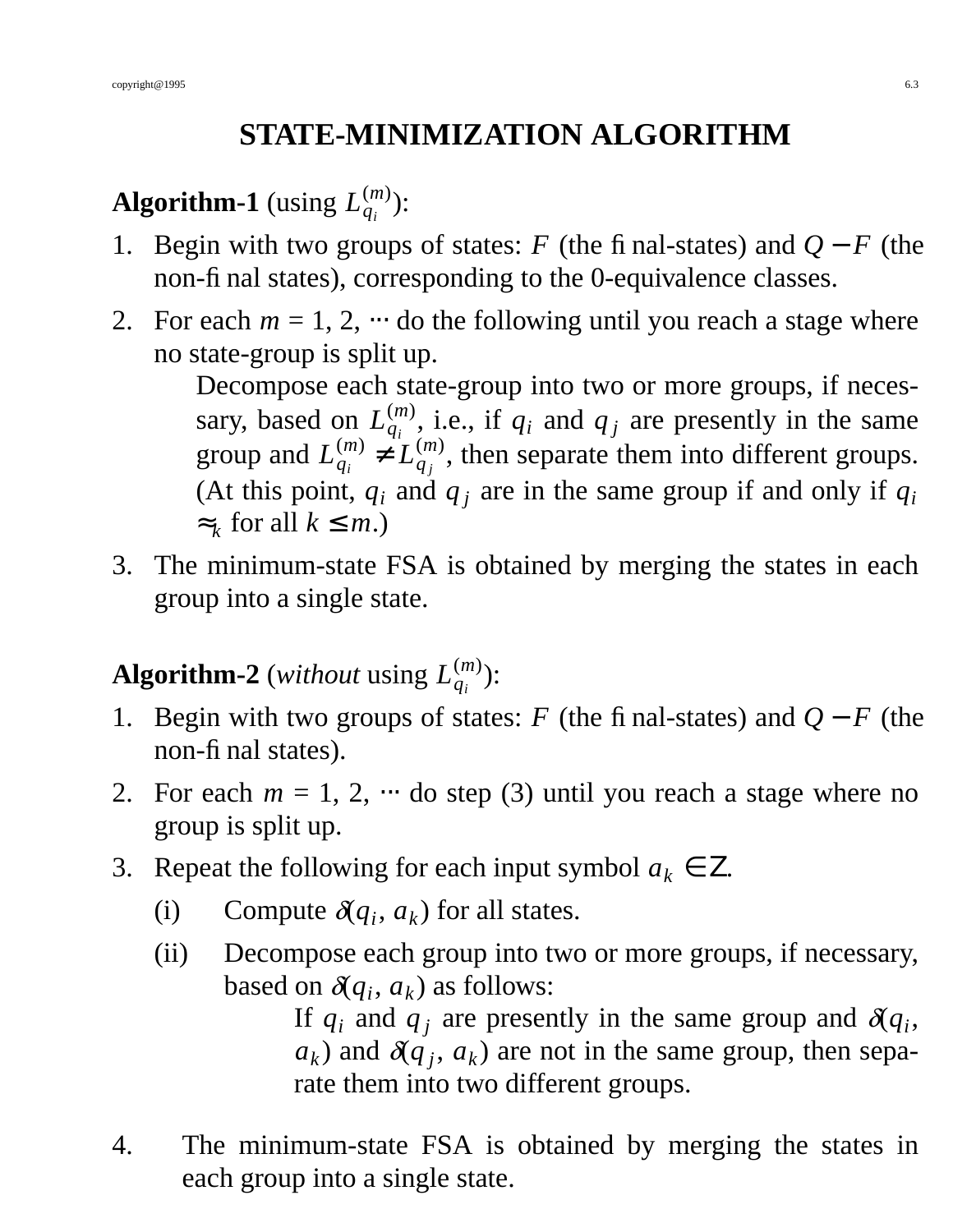# **ILLUSTRATION OF ALGORITHM-1**

**State**  $(p, r)$ :  $p = \text{odd/even parity of number of binary bits read and r$  $=$  remainder( $n_j$ , 3), where  $n_j$  = binary number read.



 $q_0$  = (even, 0)  $q_1$  = (even, 1)  $q_2$  = (even, 2) and so on  $q_5$  = (odd, 2)

| <b>State</b>   | $Lq_i^{(m)}$             |                |              |                     |  |
|----------------|--------------------------|----------------|--------------|---------------------|--|
|                | $m=0$                    | $m=1$          | $m=2$        | $m=3$               |  |
| $q_0$          | $\{\lambda\}$            | $\{0\}$        | $\{00, 11\}$ | $\{000, 011, 110\}$ |  |
| $q_3$          | $\{\lambda\}$            | $\{0\}$        | $\{00, 11\}$ | $\{000, 011, 110\}$ |  |
| $q_1$          | Ø                        | Ø              | ${01}$       | $\{010, 101\}$      |  |
| $q_2$          | Ø                        | $\{1\}$        | ${10}$       | $\{001, 100, 111\}$ |  |
| $q_4$          | Ø                        | $\{1\}$        | ${10}$       | $\{001, 100, 111\}$ |  |
| q <sub>5</sub> | Ø                        | Ø              | ${01}$       | $\{010, 101\}$      |  |
|                | $\{q_0, q_3\}$           | $\{q_0, q_3\}$ | No change    | No need             |  |
|                | $\{q_1, q_2, q_3, q_4\}$ | $\{q_1, q_5\}$ | in any       | to consider         |  |
|                |                          | $\{q_2, q_4\}$ | group.       | this.               |  |

#### **After Merging Equivalent Classes of States:**



The minimum-state form of the above FSA.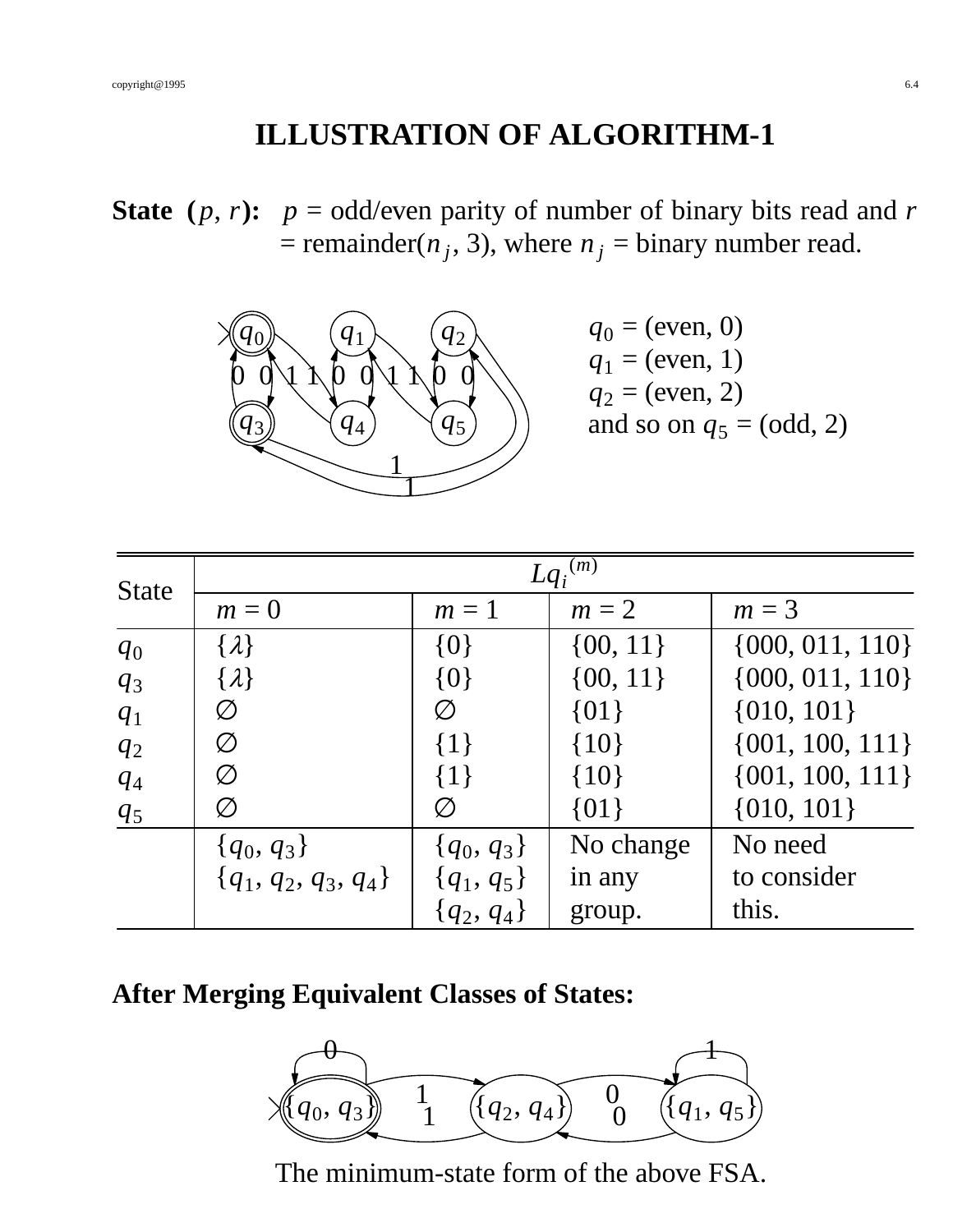### **EXERCISE**

1. Apply Algorithm-1 to each FSA below and show all details.



2. Apply the minimization algorithm to the NFSA below (which has some important connection with *Mhas*-11).



- 3. Is it true that all error states in an arbitrary FSA will be merged into a single state in the minimization process (why)?
- 4. Give an example FSA to show that all unreachable states in an arbitrary FSA may not get merged into a single state.
- 5. First, use the table on page 4 to verify the following formula for *m*  $=$  3 and the state  $q = q_0: L_q^{(m)}$  $q^{(m)}$  = ∪*a*<sub>j</sub>  $L_{\delta(q, a)}^{(m-1)}$  $\delta(q, a_j)$  (union over all  $a_j \in$ Σ). Then, prove that the formula holds for FSA. Finally, argue that  $q \approx q'$  implies  $\delta(q, a) \approx \delta(q', a)$  for all  $a \in \Sigma$ .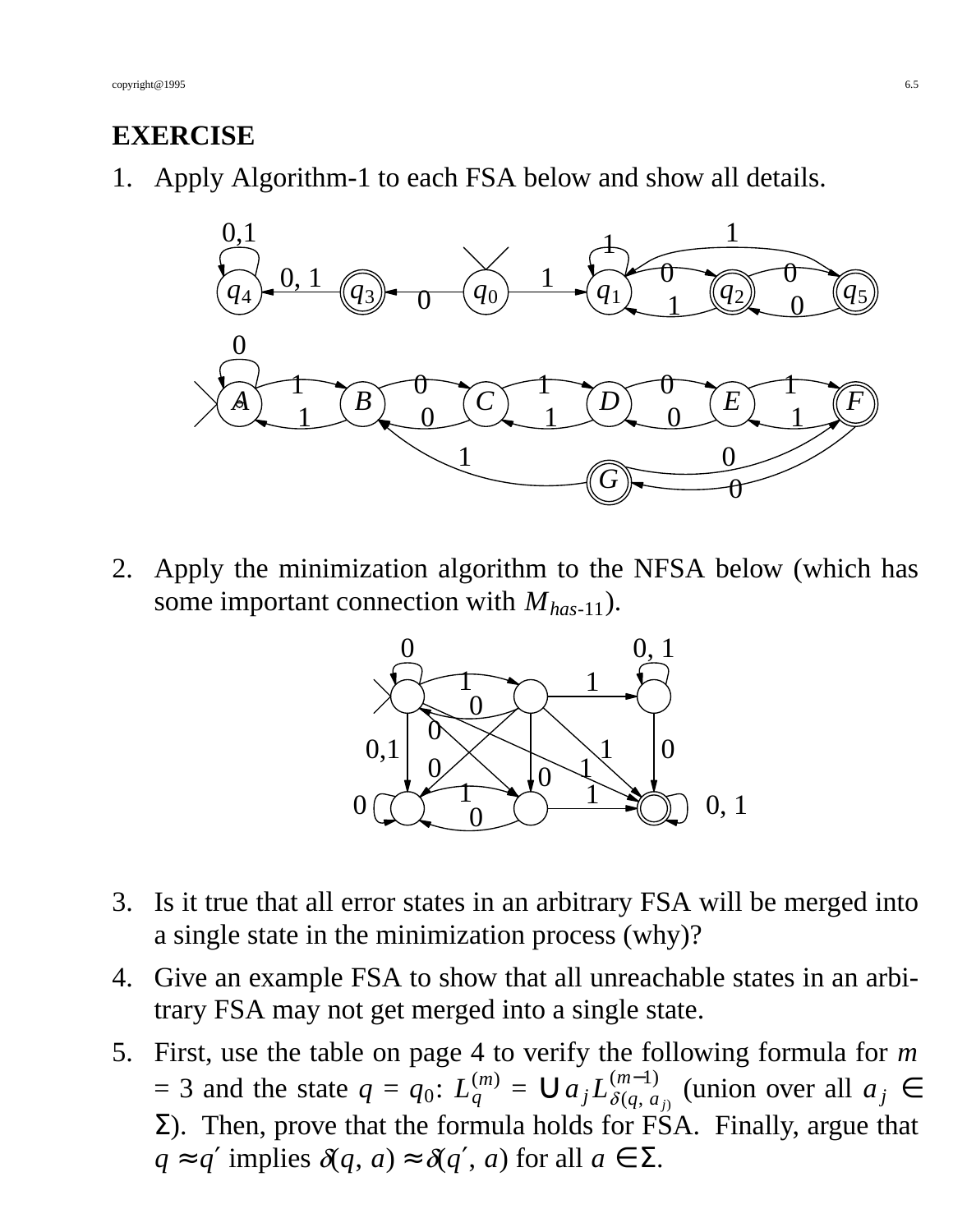## **WHAT ISASTATE OF AN FSA**

#### **Importance of Answering This Question:**

- It explains why certain languages like  $L_{sym}$  and  $L_{a^n b^n}$  are are not acceptable by any FSA,
	- There is an FSA for a language *L*, i.e., *L* is regular if and only if it has only a finitely many quotient languagess.

States of the optimal FSA for *L* are the quotient languages of *L*.

The optimal FSA (which has the smallest number of states) for a language is unique; its states correspond to the quotient languages of *L*.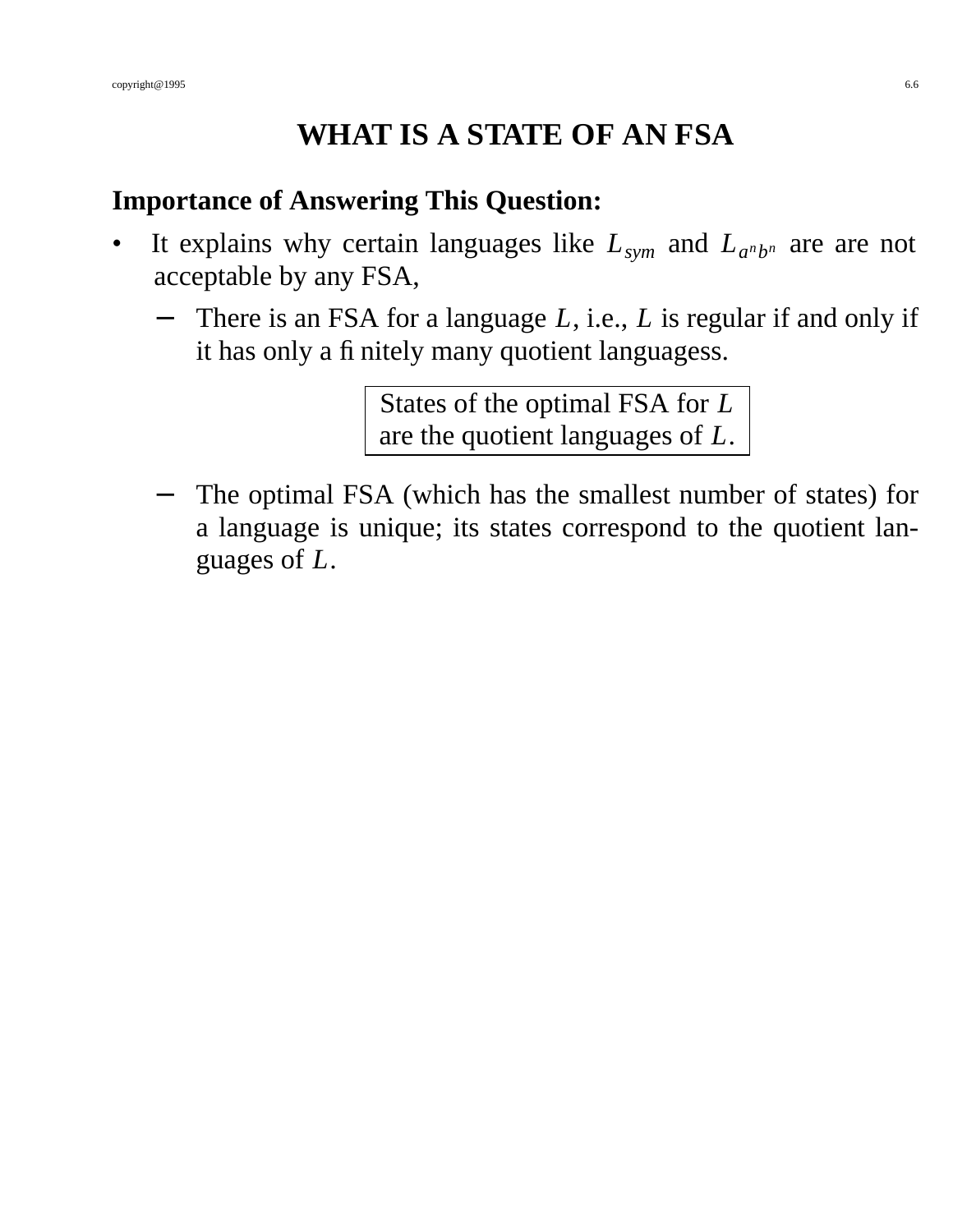# **QUOTIENT LANGUAGES**

#### **Quotient of** *L***:**

- For any string *x*,  $L/x = \{y: xy \in L\}$ . Here, *y* are the "futures" (to do) after *x*.
- *L*/ $\lambda = L$ , for any *L* and  $(L/x)/y = L/(xy)$ .

## **Example.**

 $For L = \{a, ab, aab, b\},\$ 

|                     | $L/a = \{\lambda, b, ab\}$ | $L/ab = \{\lambda\}$ |
|---------------------|----------------------------|----------------------|
| $L/b = \{\lambda\}$ |                            | $L/ba = \varnothing$ |

• For 
$$
L = \{a, aa, aaa, \dots\} = a^+
$$
,

|                     | $L/a = \{\lambda, a, aa, \cdots\} = a^* \supset L$ | $L/aa = L/a$         |  |
|---------------------|----------------------------------------------------|----------------------|--|
| $L/b = \varnothing$ |                                                    | $L/ab = \varnothing$ |  |

States of  $M(a^+)$  vs. Quotients of  $a^+$ :



#### **Question:**

•? For  $L = \{a, ab, aab, b\}$ , show the states  $M(L)$  in terms of the quotients of *L*.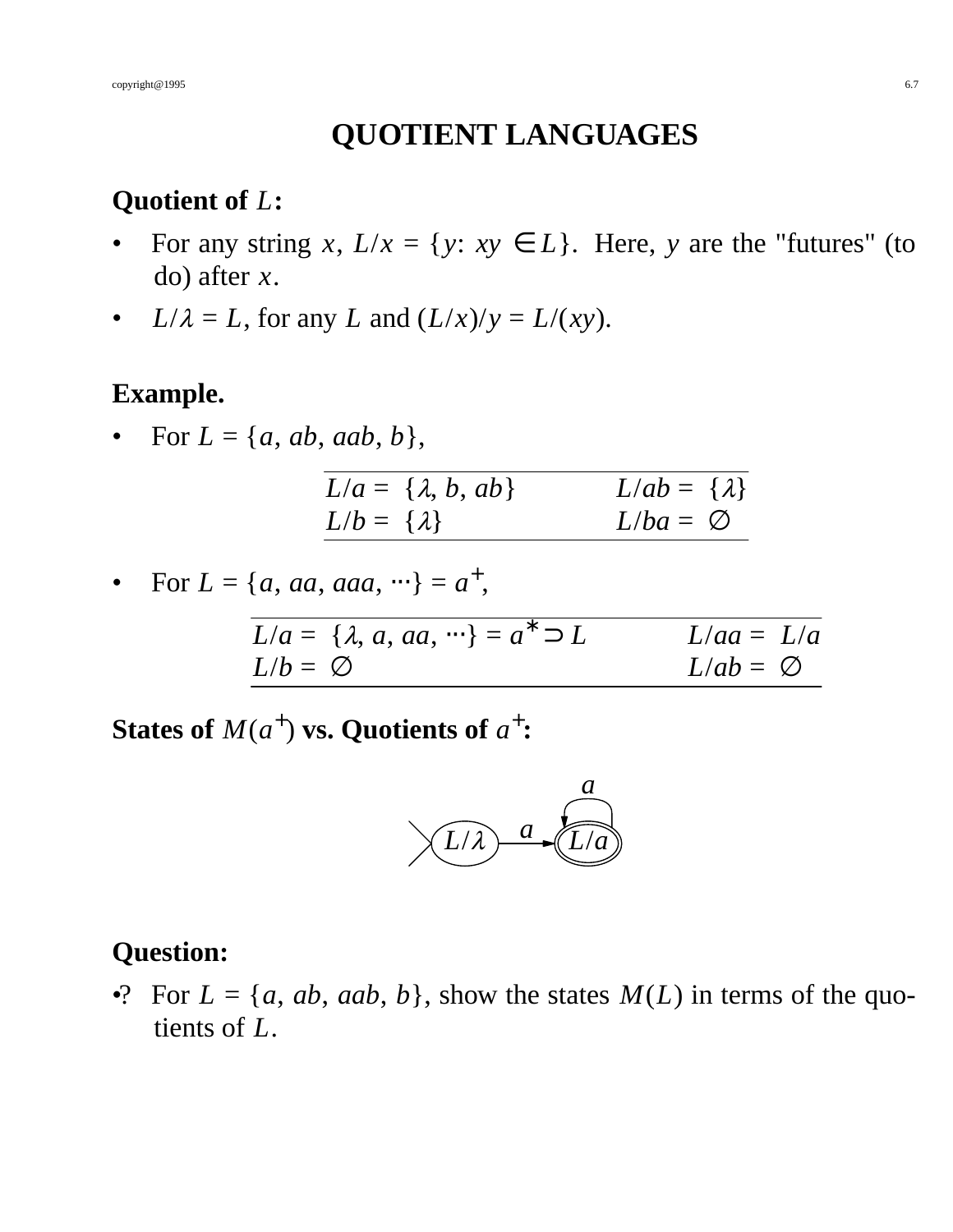### **REGULAR LANGUAGES AND QUOTIENT LANGUAGES**

*L* is regular  $\Leftrightarrow$  *L* has finitely many quotient languages.

**Example.** Let  $L = \{a^n b^n : n \ge 1\} = \{ab, aabb, aaabbb, \cdots\}.$ 

$$
L/\lambda = L
$$
  
\n
$$
L/a = \{b, abb, aabbb, \cdots\} = \{a^n b^{n+1}: n \ge 0\}
$$
  
\n
$$
L/aa = (L/a)/a = \{bb, abbb, \cdots\} = \{a^n b^{n+2}: n \ge 0\}
$$
  
\n
$$
L/aaa = (L/aa)/a = \{bbb, abbbb, \cdots\} = \{a^n b^{n+3}: n \ge 0\}
$$
  
\n...

- These quotient-languages are distinct (they differ in the smallest string in them).
- The quotients  $L/b = L/bb = \cdots = \emptyset$ , and they are different from the ones above. (Are there still other quotients of *L*?)

#### **EXERCISE**

- 1. Find the quotient languages of *Lhas*-11.
- 2. Let  $L = \{a^m b^n : m, n \ge 1\} \subseteq (a + b)^*$ . Give a rgular expression for each of the distinct quotient languages of *L*.
- 3. Give a clear argument to show that  $L_{sym} = \{x \in (a+b)^{+}: x \text{ is sym-} \}$ metric, i.e.,  $x = x^r$ } = { $\lambda$ ,  $a$ ,  $b$ ,  $aa$ ,  $bb$ ,  $aba$ ,  $ab$ ,  $bab$ ,  $bbb$ ,  $\cdots$ } has infinitely many quotient languages.
- 4. Let  $L_{\text{left-shift}} = \{x \in \{b_0, b_1, b_2, b_3\}^* : \text{the lower part of } x \text{ is the left$ shift of the top part}. Explain whether *Lleft*-*shift* is regular or not.

$$
x = \begin{pmatrix} 1 \\ 0 \end{pmatrix} \begin{pmatrix} 0 \\ 1 \end{pmatrix} \begin{pmatrix} 1 \\ 1 \end{pmatrix} \begin{pmatrix} 1 \\ 0 \end{pmatrix} = b_2 b_1 b_3 b_2 \in L_{\text{left-shift}}.
$$

5. If  $L_1$  and  $L_2$  are two languages over the alphabet  $\Sigma$  and  $L_1/x = L_2/x$ for all  $x \in \Sigma^{+}$ , then prove that  $L_1 = L_2$ .